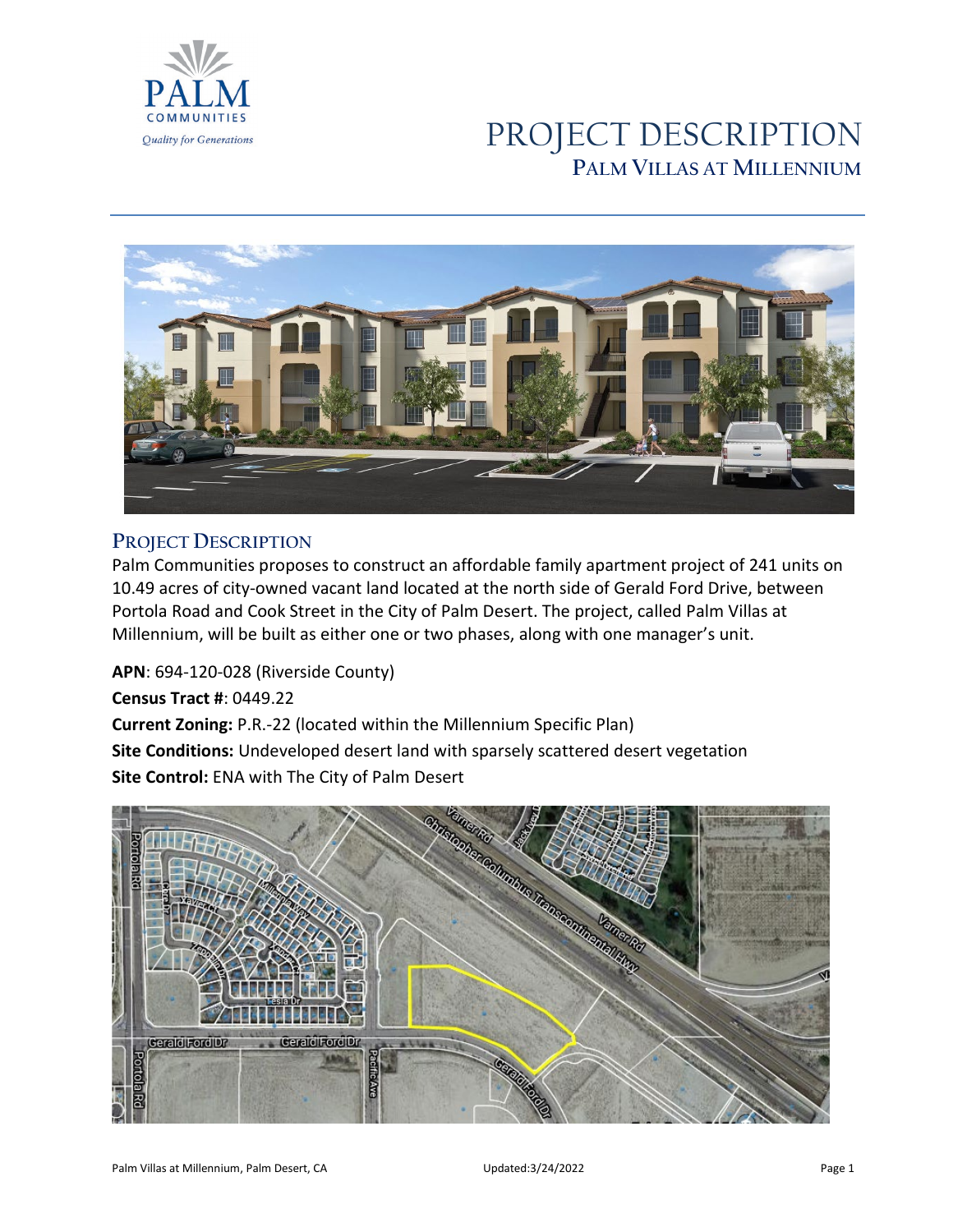

# PROJECT DESCRIPTION **PALM VILLAS AT MILLENNIUM**

### **HOUSING TYPE**

Palm Villas at Millennium will target families with incomes from 30% to 80% AMI and will consist of a mix of one, two and three-bedroom units. One two or three-bedroom unit will be designated for the on-site property manager.

### **SITE AMENITIES**

- Community Center
	- o Leasing Office
		- o Computer Lab
		- o Flex-Space
- Surveillance Cameras
- Picnic Areas
- Laundry Facilities
- Tot-Lot/Playground
- Multi-Purpose Hard Court
- On-Site Property Management
- Gated Access
- Assigned Parking

## **CONSTRUCTION TYPE & ARCHITECTURAL GOALS**

All buildings will be garden style Type V walk-ups with concrete slab-on-grade foundations. The building architecture will be designed to blend with the character of the area and will incorporate Universal Design concepts throughout that emphasizes overall project accessibility. The site will have a spacious feel with open desert landscaped areas and surface parking. Construction of the project may be subject to State and/or Federal Davis Bacon prevailing wages.

### **SUSTAINABLE BUILDING / GREEN BUILDING PRACTICES**

Palm Communities strives to implement building technologies that produce "green" and sustainable developments. Palm Villas at Millennium will be built per minimum TCAC requirements, which based on current regulations includes achieving minimum CalGreen and CAS compliance.

### **UNIT AMENITIES**

- Energy Star Appliances
	- o Oven/Stove
	- o Refrigerator
	- o Dishwasher
	- o Garbage Disposal
- Solid Surface Countertops
- Upgraded Cabinets
- Central Air Conditioning/Heating
- Window Blinds
- Carpet/Vinyl or Tile
- Patio or Balcony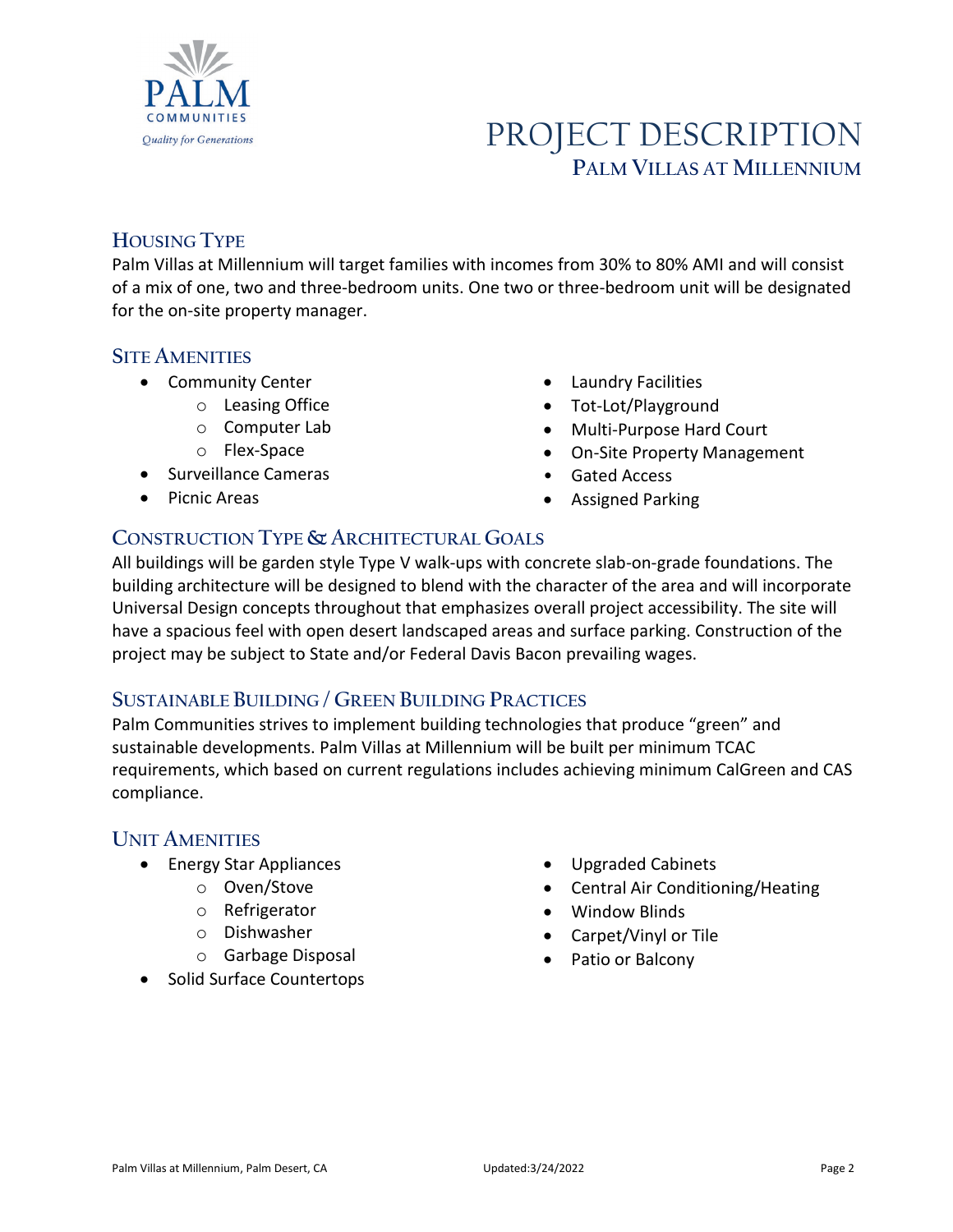

# **PALM VILLAS AT MILLENNIUM**

### **UNIT FLOOR PLANS & AFFORDABILITY**

The project will consist of a mix of one, two and three-bedroom units ranging in size from 604 to 1,003 square feet. The following are the proposed floor plans:



UNIT TYPE 38<br>3 Bed/2 Bath 1015 Sf



UNIT TYPE 20<br>2 bed/1 bath 803 sf



UNIT TYPE 1 1 BED/1 BATH 563 SF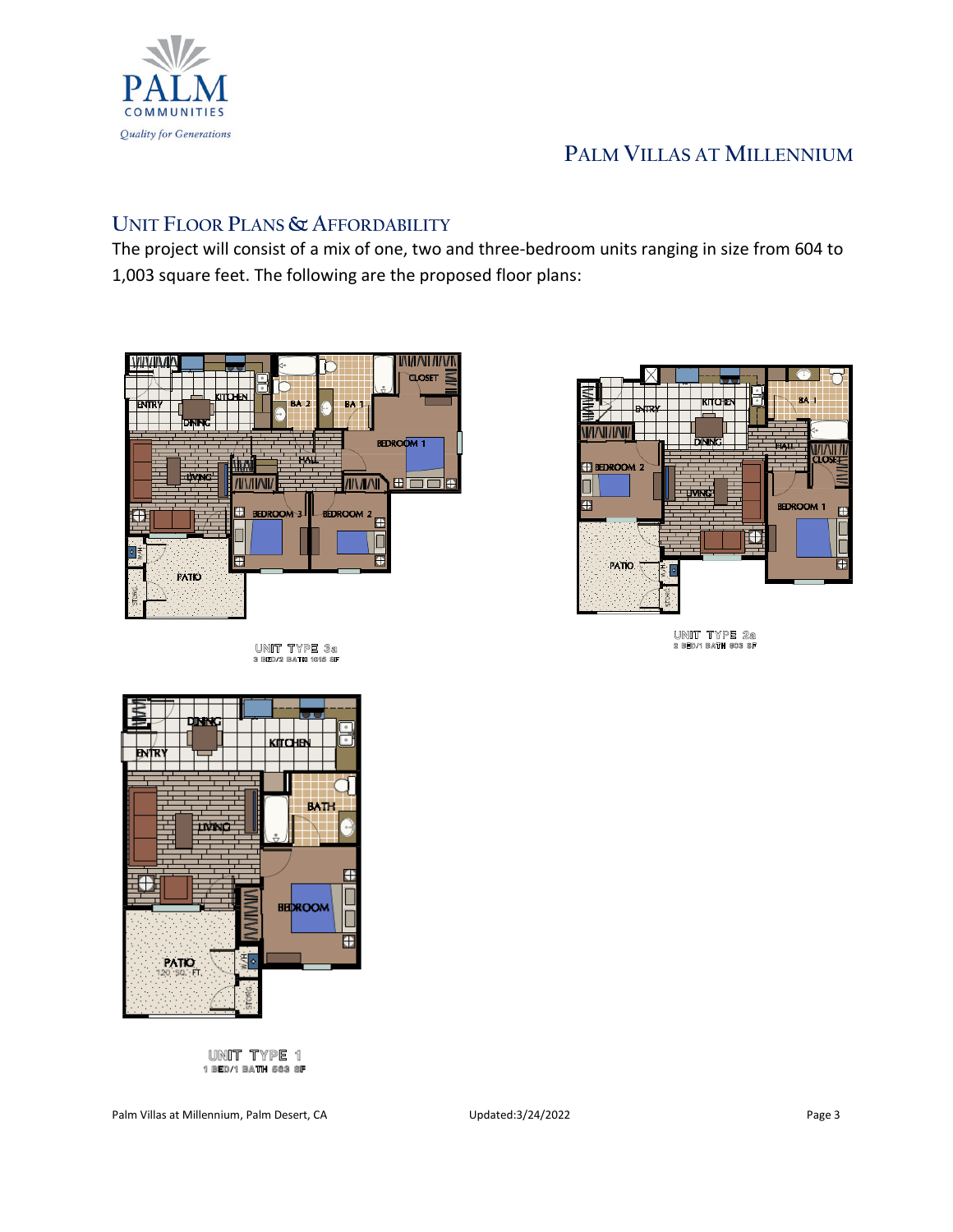

# **PALM VILLAS AT MILLENNIUM**

Rents for the project will range from 30% to 80% AMI. The project will accept tenants with Section 8 vouchers. Based on TCAC 2021 maximum rents and current County of Riverside Housing Authority utility allowances, rents for the project would be as follows:

| Bedrooms/Bath<br><b>Net Square</b><br>Footage | <b>CTCAC</b><br><b>AMI</b> | Gross<br>Rent | <b>Utility</b><br><b>Allowance</b> | Net<br>Rent |
|-----------------------------------------------|----------------------------|---------------|------------------------------------|-------------|
| 1/1<br>563 SF                                 | 30%                        | 444           | 61                                 | 383         |
|                                               | 40%                        | 592           | 61                                 | 531         |
|                                               | 45%                        | 666           | 61                                 | 605         |
|                                               | 50%                        | 740           | 61                                 | 679         |
|                                               | 60%                        | 888           | 61                                 | 827         |
|                                               |                            |               |                                    |             |
| 2/1<br>793 SF                                 | 30%                        | 533           | 83                                 | 450         |
|                                               | 40%                        | 711           | 83                                 | 628         |
|                                               | 45%                        | 799           | 83                                 | 716         |
|                                               | 50%                        | 888           | 83                                 | 805         |
|                                               | 60%                        | 1,066         | 83                                 | 983         |
|                                               |                            |               |                                    |             |
| 3/2<br>1,008 SF                               | 30%                        | 616           | 105                                | 511         |
|                                               | 40%                        | 822           | 105                                | 717         |
|                                               | 45%                        | 924           | 105                                | 819         |
|                                               | 50%                        | 1,027         | 105                                | 922         |
|                                               | 60%                        | 1,233         | 105                                | 1,128       |

### **SOCIAL SERVICE PROGRAMS**

Service amenities will be conducted in the community buildings and available for all tenants free of charge. A program coordinator will be hired to provide family appropriate classes for the residents, as well as collaborate with outside nonprofits and agencies to expand program options. Residents will have input as to which classes and programs are offered at the center. Typically, the classes will include the following:

- English as a Second Language
- Literacy Programs
- Computer Training
- "Basics of Life" Courses
- Entering the Workforce Courses
- Nutrition and Wellness Programs